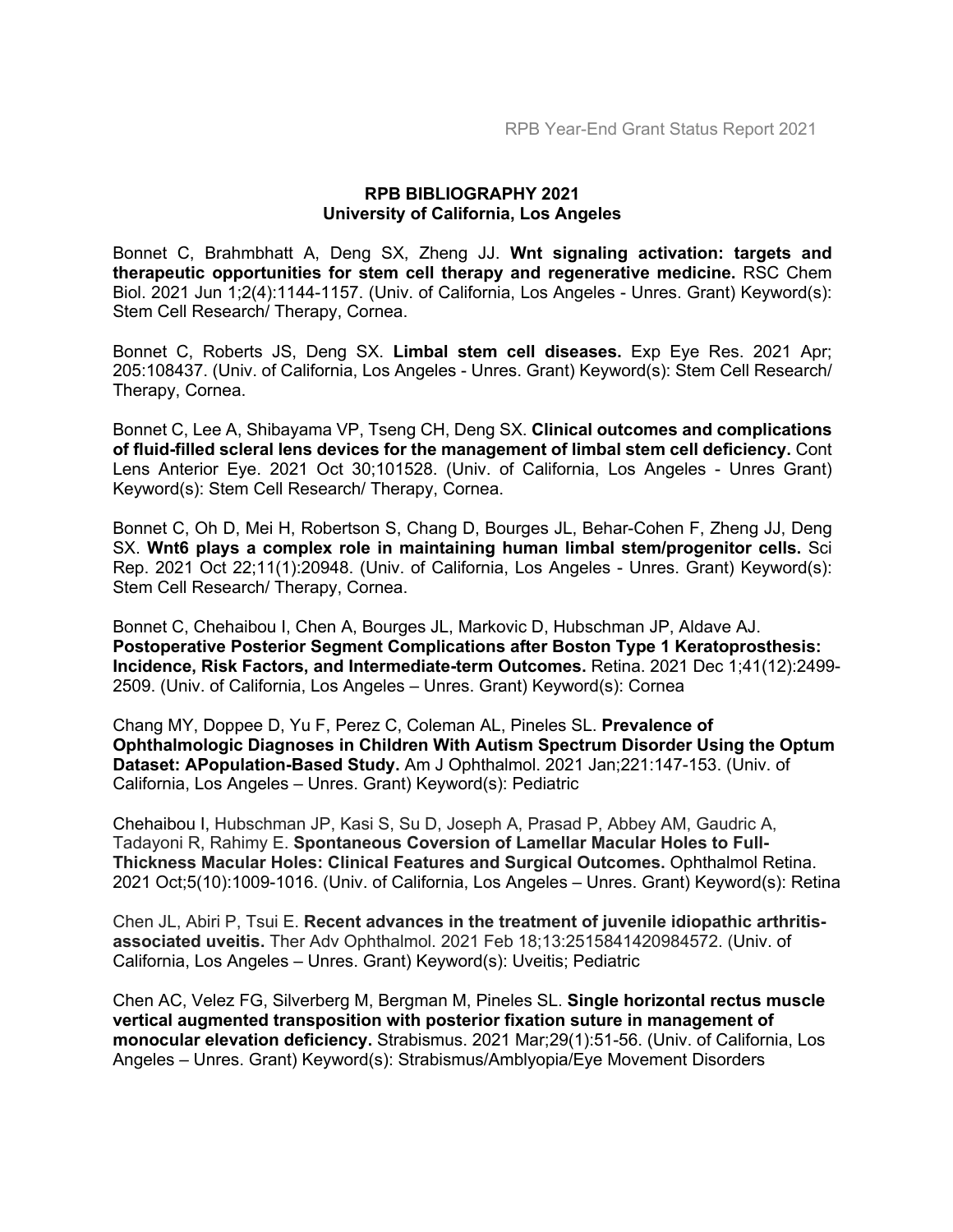Clark RA, Suh SY, Caprioli J, Giaconi JA, Nouri-Mahdavi K, Law SK, Bonelli L, Coleman AL, Demer JL. **Adduction-Induced Strain on the Optic Nerve in Primary Open Angle Glaucoma at Normal Intraocular Pressure**. Curr Eye Res. 2021 Apr;46(4):568-578. (Univ. of California, Los Angeles – Unres. Grant) Keyword(s): Neuro-ophthalmology, Strabismus/Amblyopia/Eye Movement Disorders.

Cohen LM, Campbell BC, Esfandiari M, Goldberg RA, Rootman DB. **Ophthalmic Surgeries and Systemic Medical Conditions Associated With the Development of Involutional Ptosis.** Ophthalmic Plast Reconstr Surg. 2021 Mar-Apr 01;37(2):133-137. (Univ. of California, Los Angeles – Unres. Grant) Keyword(s): Involutional ptosis (Other) RPB support has been inadvertently omitted by grantee institution

Demer JL, Clark RA. **Functional Anatomy of Muscle Mechanisms: Compensating Vertical Heterophoria**. Am J Ophthalmol. 2021 Jan;221:137-146. (Univ. of California, Los Angeles – Unres. Grant) Keyword(s): Neuro-ophthalmology, Strabismus/Amblyopia/Eye Movement Disorders.

Dow ER, Hou K, Ransome S, Abbassi S, Tsui E. **Posterior Uveitis Associated with Cemiplimab.** Ocul Immunol Inflamm**.** 2021 Apr 1;1-3. (Univ. of California, Los Angeles – Unres. Grant) Keyword(s): Uveitis

Equiterio BS, Garcia DM, Cruz AA, Rootman DB, Goldberg RA, Sales-Sanz M, Galindo-Ferreiro A, Diniz S. **Lid Flare Measurement with Lateral Midpupil Distances.** Curr Eye Res. 2021 Sep;46(9):1309-1313. (Univ. of California, Los Angeles – Unres. Grant) Keyword(s): Graves orbitopathy. RPB support has been inadvertently omitted by grantee institution

Fain GL, Sampath AP. **Light responses of mammalian cones.** Pflugers Arch. 2021 Sep;473(9):1555-1568. (Univ. of California, Los Angeles – Unres. Grant) Keyword(s): Retina/retinal diseases

Francone A, Govetto A, Yun L, Essilfie J, Nouri-Mahdavi K, Sarraf D, Hubschman JP. **Evaluation of non-exudative microcystoid macular abnormalities secondary to retinal vein occlusion**. Graefes Arch Clin Exp Ophthalmol. 2021 Dec;259(12):3579-3588. (Univ. of California, Los Angeles – Unres. Grant) Keyword(s): Retina

Frederiksen R, Morshedian A, Tripathy SA, Xu T, Travis GH, Fain GL, Sampath AP. **Rod photoreceptors avoid saturation in bright light by the movement of the G protein transducin.** J Neurosci. 2021 Apr 14;41(15):3320-3330. (Univ. of California, Los Angeles – Unres. Grant) Keyword(s): Retina /retinal diseases

Ghaffari R, Bonnet C, Yung M, Bostan C, Harissi-Dagher M, Aldave AJ. **Infectious Keratitis After Boston Type 1 Keratoprosthesis Implantation.** Cornea. 2021 Oct 1;40(10):1298-1308. (Univ. of California, Los Angeles – Unres. Grant) Keyword(s): Cornea

Gu L, Kwong JM, Caprioli J, Piri N. **Loss of Rbfox1 Does Not Affect Survival of Retinal Ganglion Cells Injured by Optic Nerve Crush.** Front Neurosci. 2021 May 24;15:687690. (Univ. of California, Los Angeles – Unres. Grant) Keyword(s): Glaucoma

Gupta K, Unhale R, Garner OB, Deng SX, Fung SS. **Infectious Keratitis Isolates and Susceptibility in Southern California.** Cornea. 2021 Oct 23. (Univ. of California, Los Angeles – Unres. Grant) Keyword(s): Stem Cell Research/ Therapy, Cornea.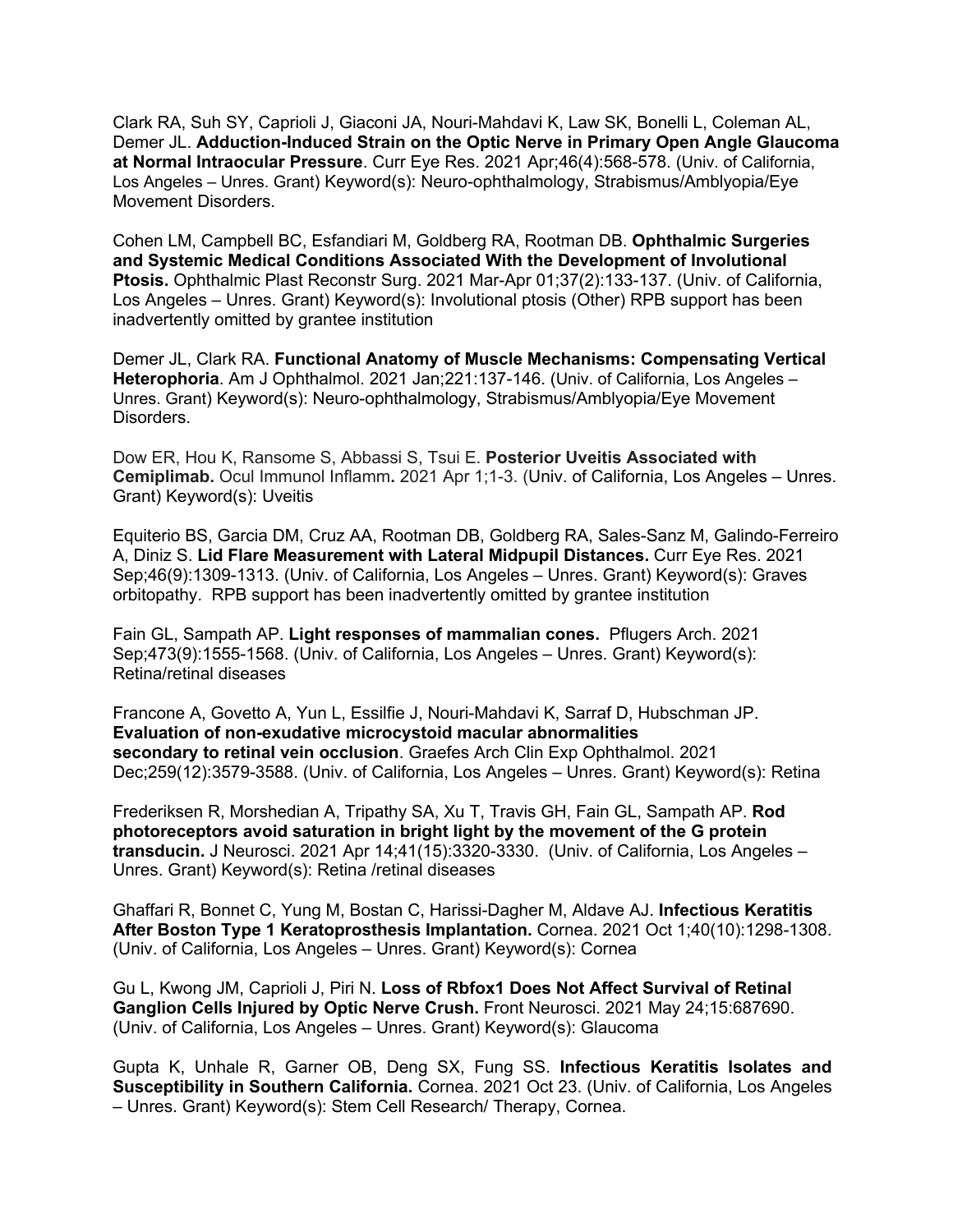Hamilton DR, Chen AC, Khorrami R, Nutkiewicz M, Nejad M. **Comparison of early visual outcomes after low-energy SMILE, high-energy SMILE, and LASIK for myopia and myopic astigmatism in the United States**. J Cataract Refract Surg. 2021 Jan 1;47(1):18-26. (Univ. of California, Los Angeles – Unres. Grant) Keyword(s): Myopia, Other (Refractive Surgery)

Hu J, Pauet GJ, Hagstrom SA, Bok D, DeBenedictis MJ, Bonilha V, Hollyfield JG, Radu, RA. **Evidence of Complement Dysregulation in Outer Retina of Stargardt Disease Donor Eyes**. Redox Biol. 2020 Oct;37:101787. (Univ. of California, Los Angeles – Unres. Grant) Keyword(s): AMD and Retina/Retinal Diseases

Jafari S, Lu Y, Park J, Demer JL. **Finite Element Model of Ocular Adduction by Active Extraocular Muscle Contraction**. Invest Ophthalmol Vis Sci. 2021 Jan 4;62(1):1 (Univ. of California, Los Angeles – Unres. Grant) Keyword(s): Neuro-ophthalmology, Strabismus/Amblyopia/Eye Movement Disorders.

Katzka W, Dong TS, Luu K, Lagishetty V, Sedighian F, Arias-Jayo N, Jacobs JP, and Hsu HY. **The Ocular Microbiome is Altered by Sampling Modality and Age**. Transl Vis Sci Technol*.*  2021 Oct 4;10(12):24. (Univ. of California, Los Angeles – Unres. Grant) Keyword(s): Cornea, Other (ocular surface)

Kline LB, Demer JL, Vaphiades MS, Tavakoli M. **Disorders of the Fourth Cranial Nerve**. J Neuroophthalmol. 2021 Jun 1;41(2):176-193. (Univ. of California, Los Angeles – Unres. Grant) Keyword(s): Neuro-ophthalmology, Strabismus/ Amblyopia/Eye Movement Disorders. RPB support has been inadvertently omitted by grantee institution

Kwong JMK, Caprioli J, Sze YH, Yu FJ, Li KK, To CH, Lam TC. **Differential Retinal Protein Expression in Primary and Secondary Retinal Ganglion Cell Degeneration Identified by Integrated SWATH and Target-Based Proteomics.** Int J Mol Sci. 2021 Aug 10;22(16):8592. (Univ. of California, Los Angeles – Unres. Grant) Keyword(s): Glaucoma

Law SK, Ramulu P, Lee AG. **Research Impact of Jahnigen/GEMSSTAR Scholarship on Career Development in Geriatric Ophthalmology.** J Am Geriatr Soc. 2021 Feb;69(2):558-559. (Univ. of California, Los Angeles – Unres. Grant) Keyword(s): Other (Geriatric Ophthalmology).

Liang Q, Le Q, Wang L, Cordova D, Baclagon E, Garrido SG, Levin M, Jin Y, Tseng CH, Rao J, Deng SX. **Cytokeratin 13 Is a New Biomarker for the Diagnosis of Limbal Stem Cell Deficiency.** Cornea. 2021 Nov 4. (Univ. of California, Los Angeles – Unres. Grant) Keyword(s): Stem Cell Research/ Therapy, Cornea.

Mahmoudinezhad G, Mohammadzadeh V, Amini N, Delao K, Zhou B, Hong T, Zadeh SH, Morales E, Martinyan J, Law SK, Coleman AL, Caprioli J, Nouri-Mahdavi K. **Detection of Longitudinal Ganglion Cell/Inner Plexiform Layer Change: Comparison of Two Spectral-Domain Optical Coherence Tomography Devices**. Am J Ophthalmol. 2021 Nov;231:1-10. (Univ. of California, Los Angeles – Unres. Grant) Keyword(s): Glaucoma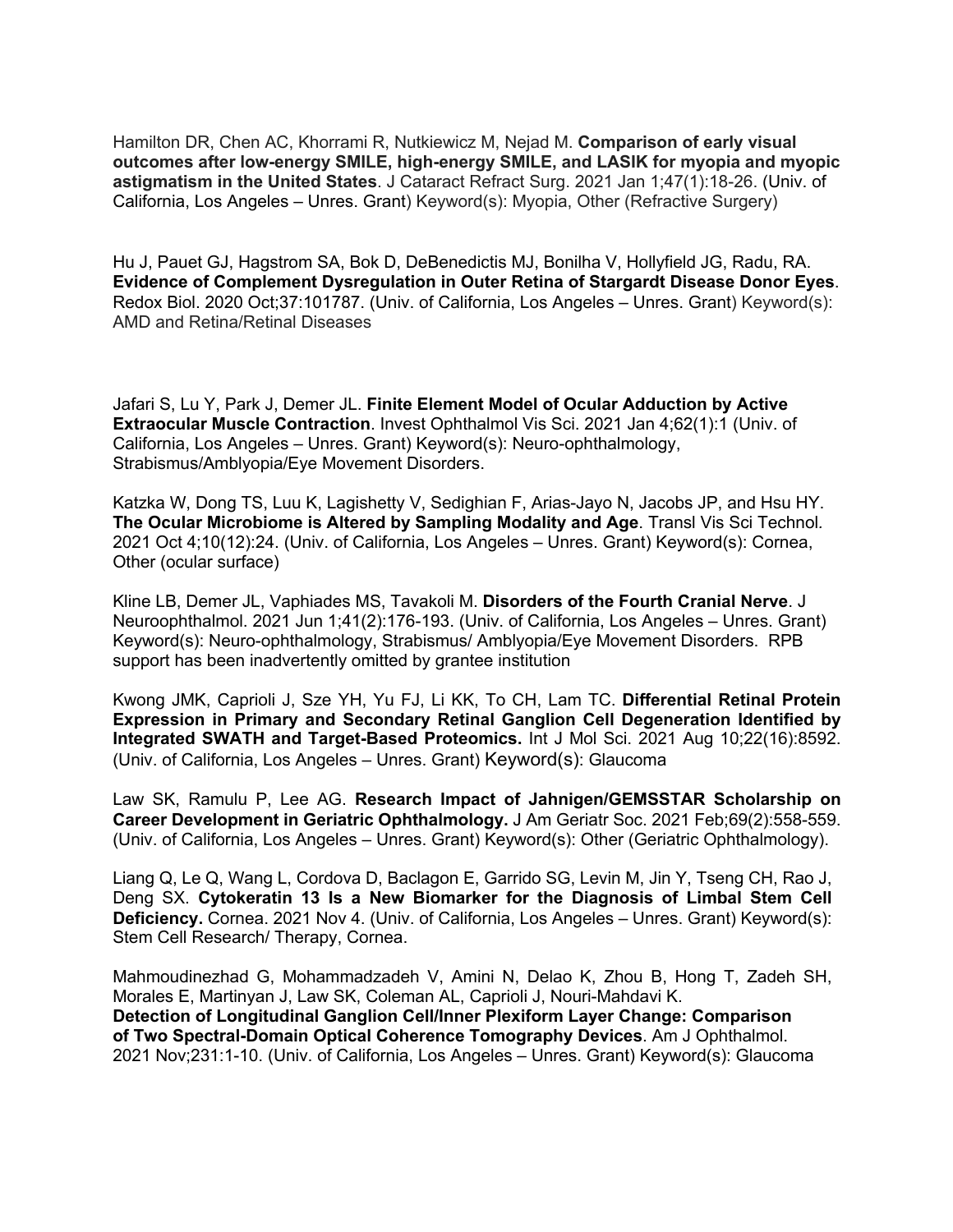Mahmoudinezhad G, Salazar D, Morales E, Tran P, Lee J, Hubschman JP, Nouri-Mahdavi K, Caprioli J. **Risk factors for microcystic macular oedema in glaucoma.** Br J Ophthalmol. 2021 Nov 5;bjophthalmol-2021-320137. (Univ. of California, Los Angeles – Unres. Grant) Keyword(s): Glaucoma

Mahmoudinezhad G, Mohammadzadeh V, Amini N, Toriz V, Pourhomayoun M, Heydarzadeh S, Mylavarapu A, Morales E, Caprioli J, Nouri-Mahdavi K. **Local Macular Thickness Relationships between 2 OCT Devices**. Ophthalmol Glaucoma. Mar-Apr 2021;4(2):209-215. (Univ. of California, Los Angeles – Unres. Grant) Keyword(s): Glaucoma

Meer EA, Chen MF, Jones M, Mathern GW, Pineles SL. **Long-Term Patient-Reported Outcomes of Visual Field Defects and Compensatory Mechanisms in Patients After Cerebral Hemispherectomy.** J Neuroophthalmol. 2021 Jun 1;41(2):147-153. (Univ. of California, Los Angeles – Unres. Grant) Keyword(s): Neuro-Ophthalmology

Men M, Fung SSM, **Tsui E**. **What's trending: a review of social media in ophthalmology**. Curr Opin Ophthalmol. 2021 Jul 1;32(4):324-330. (Univ. of California, Los Angeles – Unres. Grant) Keyword(s): Social Media

Mohammadzadeh V, Su E, Heydar Zadeh S, Law SK, Coleman AL, Caprioli J, Weiss RE, Nouri-Mahdavi K. **Estimating Ganglion Cell Complex Rates of Change With Bayesian Hierarchical Models.** Transl Vis Sci Technol. 2021 Apr 1;10(4):15. (Univ. of California, Los Angeles – Unres. Grant) Keyword(s): Glaucoma

Morales E, Martinyan J, Law SK, Coleman AL, Caprioli J, Nouri-Mahdavi K. **Detection of Longitudinal Ganglion Cell/Inner Plexiform Layer Change: Comparison of Two Spectral-Domain Optical Coherence Tomography Devices.** Am J Ophthalmol. 2021 Nov;231:1-10. (Univ. of California, Los Angeles – Unres. Grant) Keyword(s): Glaucoma

Morshedian A, Huynh TH, Frederiksen R, Fain GL, Sampath AP. **Pupillary light reflex of the lamprey Petromyzon marinus.** Curr Biol. 2021 Jan 25;31(2): R65-R66. (Univ. of California, Los Angeles – Unres. Grant) Keyword(s): Retina/retinal diseases

Nejad M, Lin SR, Hwang LH, Landig M, Al-Hashimi S, Bartlett JD. **Effect of over-the-counter brimonidine tartrate 0.025% ophthalmic solution on pupil size in healthy adults.** Graefes Arch Clin Exp Ophthalmol. 2021 Nov;259(11):3333-3338. (Univ. of California, Los Angeles – Unres. Grant) Keyword(s): Other (Refractive Surgery)

Nouri-Mahdavi K, Mohammadzadeh V, Rabiolo A, Edalati K, Caprioli J, Yousefi S. **Prediction of Visual Field Progression from OCT Structural Measures in Moderate to Advanced Glaucoma.** Am J Ophthalmol. 2021 Jun;226:172-181. (Univ. of California, Los Angeles – Unres. Grant) Keyword(s): Glaucoma

Nouri-Mahdavi K, Weiss RE. **Detection of Glaucoma Deterioration in the Macular Region with Optical Coherence Tomography: Challenges and Solutions**. Am J Ophthalmol. 2021 Feb;222:277-284. (Univ. of California, Los Angeles – Unres. Grant) Keyword(s): Glaucoma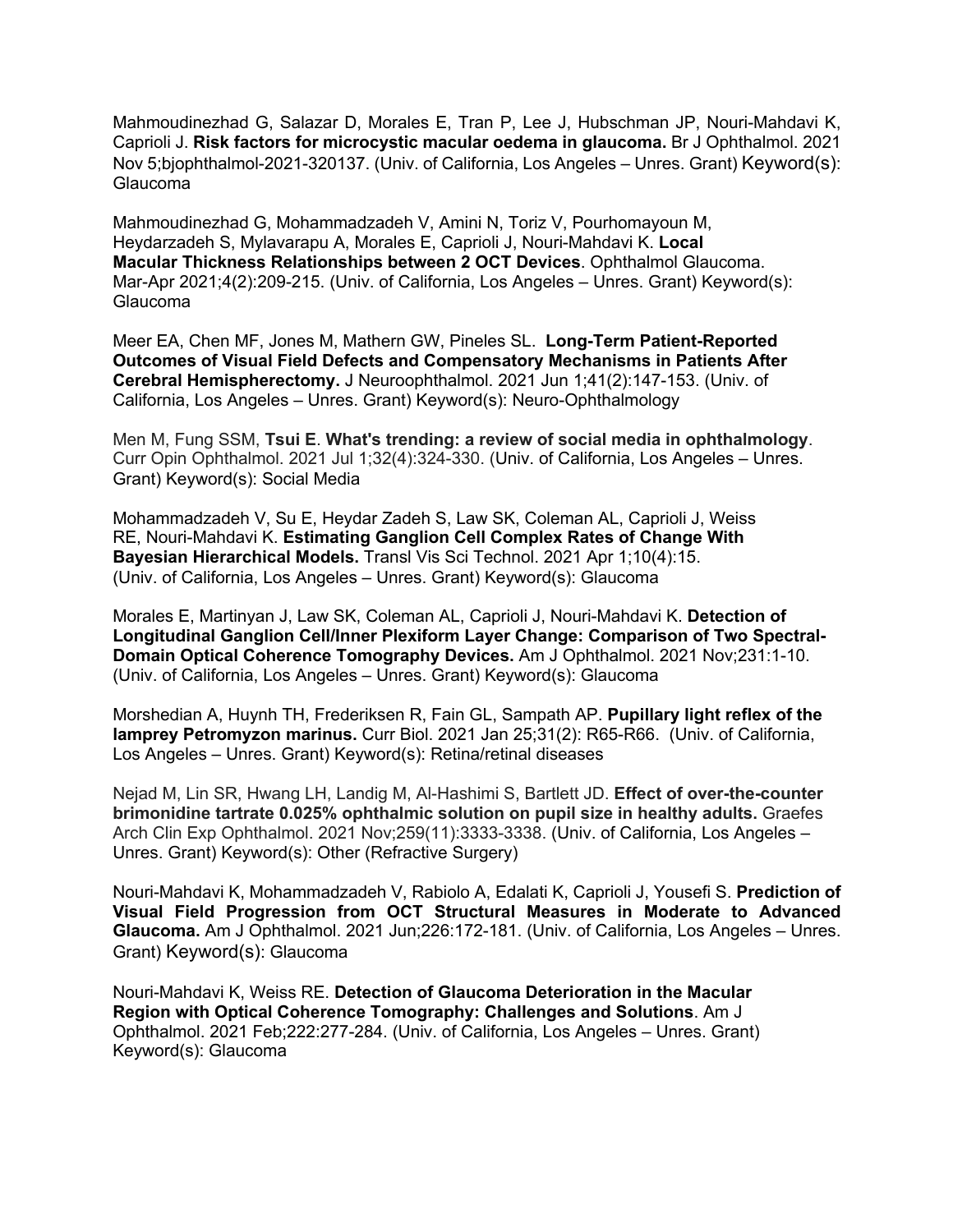Pan C, Banerjee K, Lehmann GL, Almeida D, Hajjar KA, Benedicto I, Jiang Z, Radu RA, Thompson David, Rodriguez-Boulan E, and Nociari MM. **Lipofuscin causes atypical necroptosis through lysosomal membrane permeabilization**. Proc. Natl. Acad. Sci. USA. 2021 Nov 23;118(47):e2100122118. (Univ. of California, Los Angeles – Unres. Grant) Keyword(s): AMD and Retina/Retinal Diseases

Park J, Shin A, Jafari S, Demer JL. **Material properties and effect of preconditioning of human sclera, optic nerve, and optic nerve sheath**. Biomech Model Mechanobiol. 2021 Aug;20(4):1353-1363. PMID: 33877503. DOI: 10.1007/s10237-021-01448-2 (Univ. of California, Los Angeles – Unres. Grant) Keyword(s): GLAUCOMA, Neuro-ophthalmology, Strabismus/Amblyopia/Eye Movement Disorders.

Pineles SL, Repka MX, Velez FG, Yu F, Perez C, Sim D, Coleman AL. **Prevalence of pediatric eye disease in the optumlabs data warehouse.** Ophthalmic Epidemiol. 2021 Aug 29;1-8. (Univ. of California, Los Angeles – Unres. Grant) Keyword(s): Pediatric

Pineles SL, Repka MX, Yu F, Velez FG, Doppee D, Perez C, Sim D, Coleman AL. **Risk of physical injuries in children and teens with ophthalmic diagnoses in the OptumLabs Data Warehouse.** J AAPOS. 2021 Oct 13;S1091-8531(21)00547-4. (Univ. of California, Los Angeles – Unres. Grant) Keyword(s): Pediatric

Pineles SL, Repka MX, Yu F, Velez FG, Perez C, Sim D, Coleman AL. **Strabismus Surgery Decreases the Risk of Injuries in Pediatric Patients in the OptumLabs Data Warehouse.** Am J Ophthalmol. 2021 Jul 18;236:147-153. (Univ. of California, Los Angeles – Unres. Grant) Keyword(s): Strabismus/Amblyopia/Eye Movement Disorders

Pineles SL, Repka MX, Yu F, Velez FG, Perez C, Sim D, Coleman AL.**The use of atropine for treatment of amblyopia using the OptumLabs Data Warehouse.** J AAPOS. 2021 Apr;25(2):107-109.e1. (Univ. of California, Los Angeles – Unres. Grant) Keyword(s): Pediatric

Rajabi MT, Tabary M, Baharnoori S, Salabati M, Mahmoudzadeh R, Hosseinzadeh F, Mohammadi SS, Goldberg RA. **Orbital anatomical parameters affecting outcome of deep lateral orbital wall decompression.** Eur J Ophthalmol. 2021 Jul;31(4):2069-2075. (Univ. of California, Los Angeles – Unres. Grant) Keyword(s): Deep lateral decompression (Other) RPB support has been inadvertently omitted by grantee institution

Robbins L, Goseki T, Law SK, Nouri-Mahdavi K, Caprioli J, Coleman AL, Giaconi JA, Demer JL, Velez FG, Pineles SL.**Strabismus After Ahmed Glaucoma Valve Implantation**. Am J Ophthalmol. 2021 Feb;222:1-5**.** (Univ. of California, Los Angeles – Unres. Grant) Keyword(s): Glaucoma

Robertson SYT, Roberts JS, Deng SX. **Regulation of Limbal Epithelial Stem Cells: Importance of the Niche.** Int J Mol Sci. 2021 Nov 5; 22(21):11975. (Univ. of California, Los Angeles – Unres. Grant) Keyword(s): Stem Cell Research/ Therapy, Cornea.

Solanes F, Demer JL. **Clinical and imaging features of congenital and acquired isolated inferior rectus muscle hypofunction**. J AAPOS. 2021 Feb;25(1):11.e1-11.e9. (Univ. of